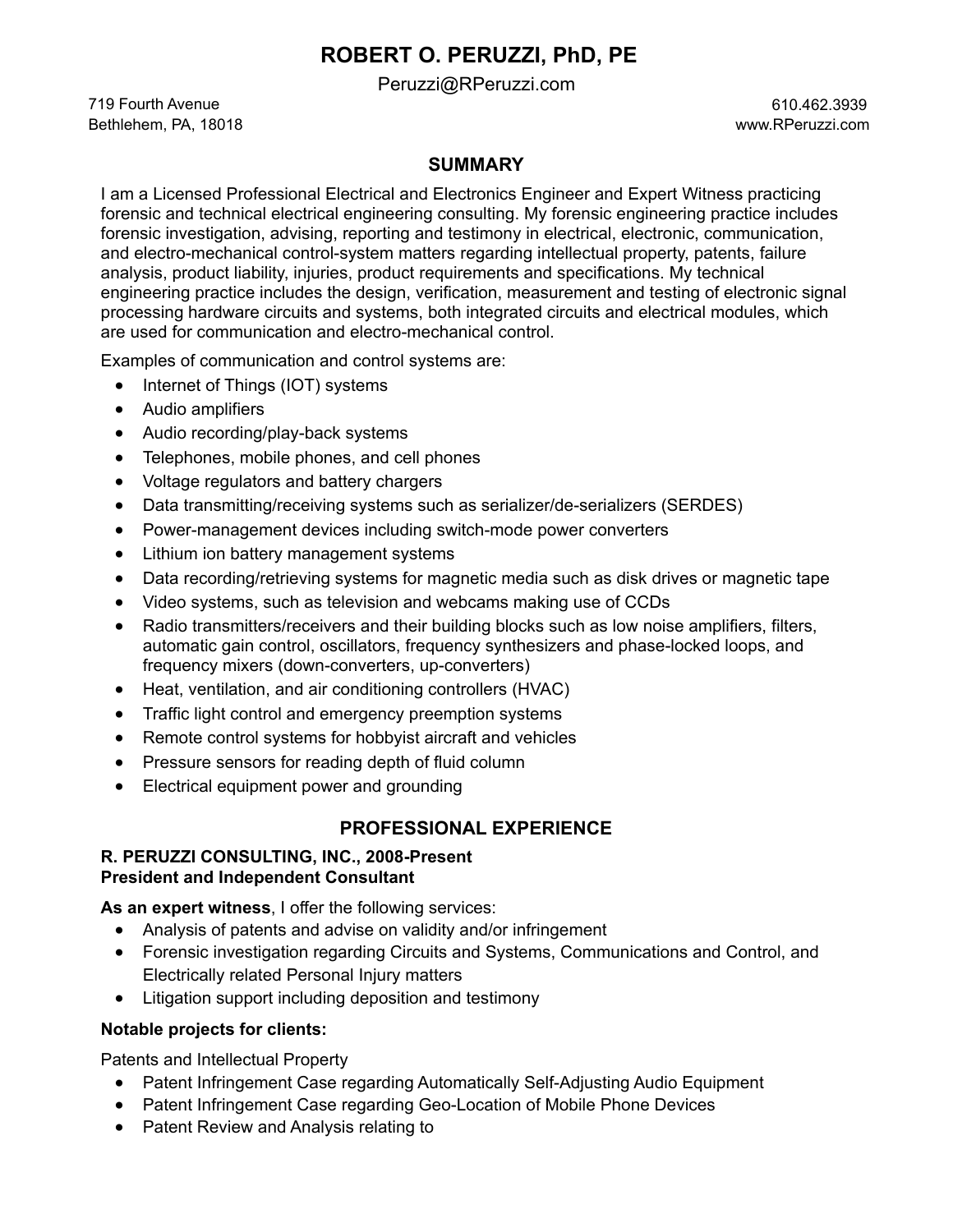- o Electronic Design Automation (EDA) software programs
- o A/D, D/A converters and their calibration
- o Electronic control systems for HVAC systems

Circuits and Systems

- Business Sale/Purchase Dispute over Semiconductor Test Equipment Manufacturing **Capability**
- Dispute over Product Requirements, Specifications, and Quality for Video Screens

Communications and Control Systems

- Business Dispute over Design of Two-Way Communication System for Drive-Through Restaurants
- Person Injured when the Control System of the Rod Handler of a Construction Drill Rig Malfunctioned
- Fatal Collision between a Police Vehicle and a Civilian Vehicle
- Person Injured by Hot Cleaning Solution when Pressure Sensor Was Removed from Tank
- Person Injured by Remote Control Hobbyist Drone
- Wirelessly-Remote-Controlled Drilling Equipment Tragic Failure
- Electronic Toll Collection and Traffic Control Lane Accident Investigation

Electrically Related Personal Injury

- Person Injured by Electric Shock while Servicing MRI Main Disconnect Panel
- Person Injured by Electric Shock while Swimming in Recreation Center Pool
- Investigated Remains of Electrical Equipment Recovered from Fatal Hotel Fire
- Person Injured by Explosion of Lithium-Ion Batteries in Pocket
- Person Injured by Electrical Shock in Bathroom of Rented Beach Unit
- Home Electrical Fire Investigation

## **Specialized Continuing Education:**

- Expert Witness SEAK Seminars, including patent-specific training
- Advanced Fire Investigation for Professional Engineers, NAFE educational seminar
- Fundamentals of Lightning Protection Systems, by CED Engineering
- Interior Electrical Distribution Systems
- Grounding and Bonding of Electrical Systems

**As a technical consultant**, I have broad and deep understanding of analog/mixed-signal (AMS) circuits and systems, as well as strong experience with design verification, especially for chip-level analog and mixed-signal ICs. I independently review and verify digital and analog/mixed-signal ICs using electronic design automation (EDA) software before funds are committed to manufacturing the design. My services:

- Advise and provide solutions for top-down design methodologies, and the analysis, design, modeling and verification of RF, analog and digital circuits. For design verification (DV) of Systems-on-Chip (SOC) with embedded AMS sub-systems I develop DV strategies, verification plans, create behavioral models and test-cases to execute the verification-plan (V-Plan)
- Create behavioral models of electrical circuits, wireless system components and electromechanical units to be used for DV. DV languages include universal verification methodology (UVM), System Verilog (SV) using real-number modeling (RNM) of analog signals and systems, Verilog, Verilog- AMS, VHDL, VHDL-AMS, Verilog-A, Spice, Spectre and others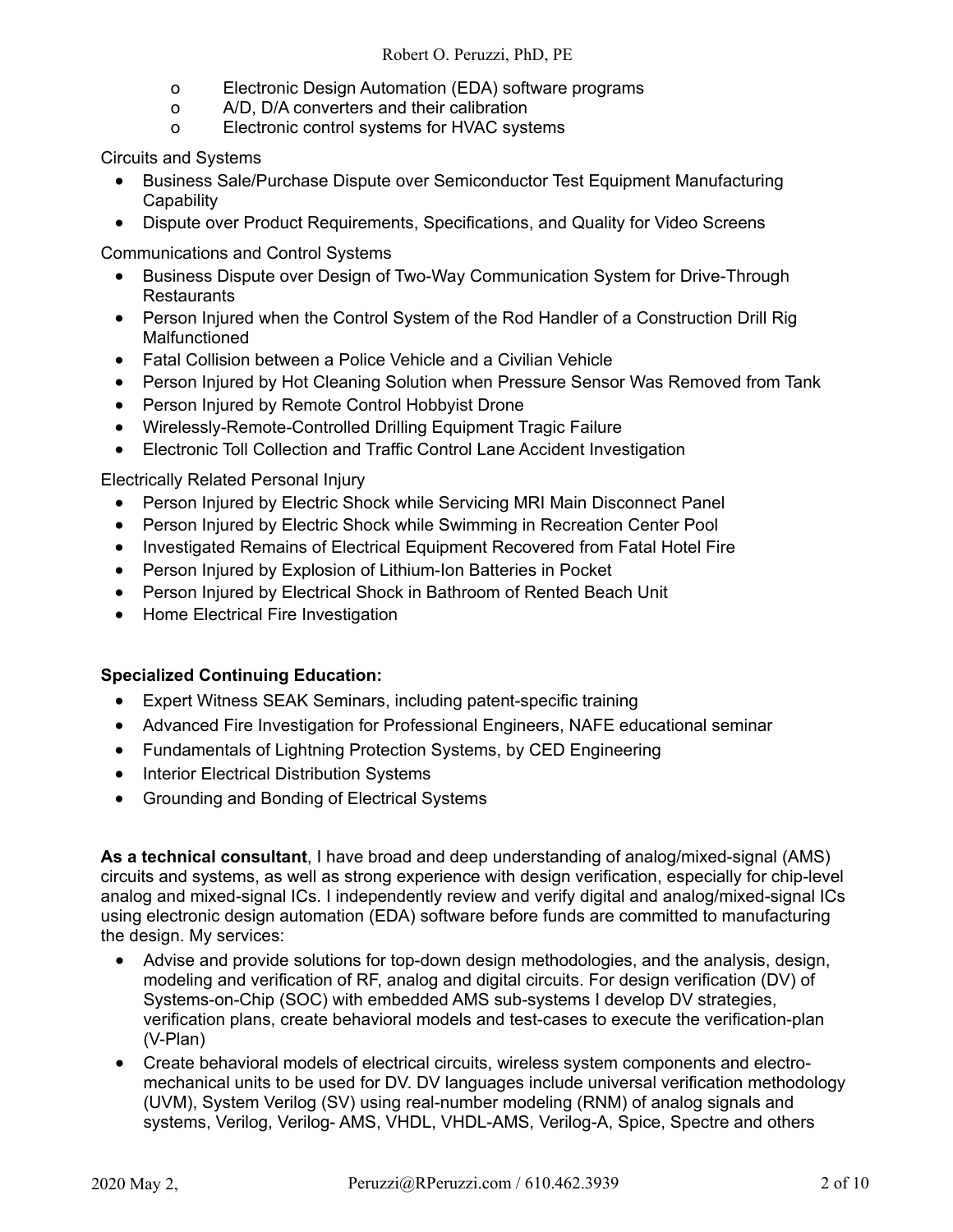- IC Circuit-Design and DV tools include those by Cadence and Mentor Graphics
- Design algorithms, software and hardware for system self-tuning and calibration

Client products include:

- Lithium Ion Battery Management Systems
- Single-chip Transceivers for Products with Antenna Diversity
- Hard-Disk-Drive READ-Channel integrated circuits
- Single-Chip RF Television Receivers
- High Speed Serializer/De-serializer (SERDES) Circuits
- Mixed-signal Power management ICs comprising low drop-out (LDO) and switch-mode stepup (boost) and step-down (buck) converters intended for medical or general applications
- Magnetometers (for sensing magnetic field intensity and angle)
- Analog/Mixed-Signal Computer-Aided Design (CAD) Tools

Notable projects for clients:

- Examined Lithium Ion Battery schematics and algorithms, and advised on design process and methodology
- Taught in-house class "An Introduction to Mixed-Signal Behavioral Modeling and Verification" for engineering and engineering management staff of client company
- Designed electronic system components for a high-accuracy magnetic field sensor
- Created and validated Matlab/Simulink models for top-down design and verification of that complete magnetometer system
- Designed an optimal self-tuning algorithm for a local-oscillator generator's phase-locked-loop
- Designed a self-calibration mechanism for poly-phase filters used in a Television Receiver RF front end

Award:

• 2017 Engineer of the Year by the Pennsylvania Society of Professional Engineers - Lehigh Valley Chapter

#### **XtremeEDA, 2015-2016**

## **Principal Consultant**

Duties:

- Provided design and consulting services to the company's various clients
- Participated in industry conferences and seminars
- Supported sales and marketing efforts in general
- Provided guidance regarding the development of the AMS services practices within the company
- Created behavioral models of analog and mixed signal circuits, including event-driven real-number modeling (RNM) in System Verilog, UVM, Verilog-AMS (real and electrical), and Verilog (real, with out-of-module references for inter-block signal flow)
- Created, ran, and debugged directed and constrained-random test-cases in verification environments including UVM
- Developed automated regression infrastructure setup for functional verification of high complexity mixed- signal SOC designs
- Developed and used constrained-random transactors to validate functionality of system desians
- Debugged regression failures at the behavioral model, RTL, gate and transistor level
- Used Cadence and Mentor Graphics (EDA) platforms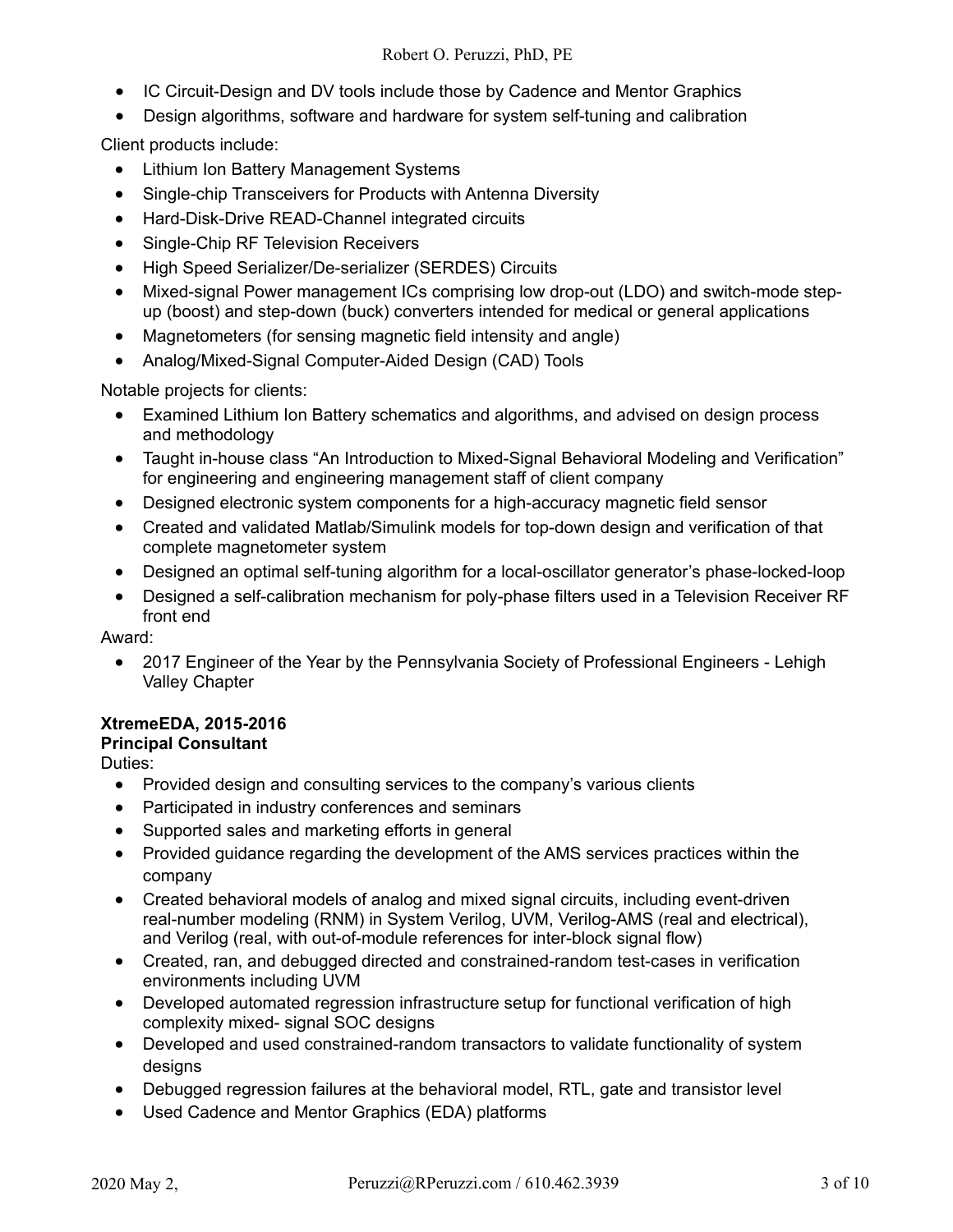**INFINEON TECHNOLOGIES** *(LSI, Agere Systems, Lucent, AT&T Bell Labs)***, 1990-2008**

Multiple positions as AT&T Bell Labs, which evolved into Lucent Technologies, Agere Systems, LSI and Infineon.

## **Final Position: Senior Member of Technical Staff, 2007-2008**

Department: Infineon, Allentown Location, Mobility Division Duties:

- Created behavioral models in the VHDL language for new Infineon RF transceiver ICs as part of an existing design team based in Austria and Germany
- Created models, verification testbenches and testcases to troubleshoot existing mobility IC products and verify their revisions

• Created and wrote proposals for new IC products to be designed at the Allentown facility Award:

• Invited to Infineon Technologies Communication Tech Days Conference at Infineon headquarters in Munich: 2008

Invited Lecture:

• "High-level RF Behavioral Models with Time-Domain Noise," Infineon Technologies Communication Tech Days Conference, 2008

## **Position: Senior Member of Technical Staff, 2006-2007**

Department: LSI Mobility Division Duties:

- Led the top-down design and verification of test-chip ICs for evaluating competing receive and transmit circuit architectures
- Created models for RF front end and analog subcircuits for satellite radio receiver ICs
- Created models for mixed signal power-management subcircuits (including switch-mode voltage regulator and USB-connected battery charging subcircuits) and touch-screen sensor subcircuits in cellular handset baseband ICs
- Designed specialized testbenches for troubleshooting specific design faults in satellite radio receiver RF ICs and cellular handset baseband ICs
- Ensured zero functional errors in test-chips so that fair and accurate parametric comparisons could be made

Technical writing: In-Company Publications

• Full reports on trouble-shooting findings including suggested circuit revisions

## **Position: Senior Member of Technical Staff, 2005-2006**

Department: Agere Systems (Later LSI) Advanced RF Architectures Department Department Charter: Research and develop novel RF circuits and architectures for ICs Duties:

- Created prototypes and models of RF circuit alternative choices to compare relative merits of each choice
- Led the top-down design and verification of test-chip ICs for evaluating competing receive and transmit circuit architectures
- Ensured zero functional errors in test-chips so that fair and accurate parametric comparisons could be made

Technical writing: In-Company Publications

- Full report on FM Receiver prototype and digital down converter/filter designs
- Top-down RF design methodology and HDL-Coder methodology

In-house Lectures and Seminars:

• Lecture at Agere Systems, circa 2006: "A method for choosing optimal test-tones and phases when designing multi-tone signals for simulation or hardware testing." A practical technique for both computer simulation and hardware test.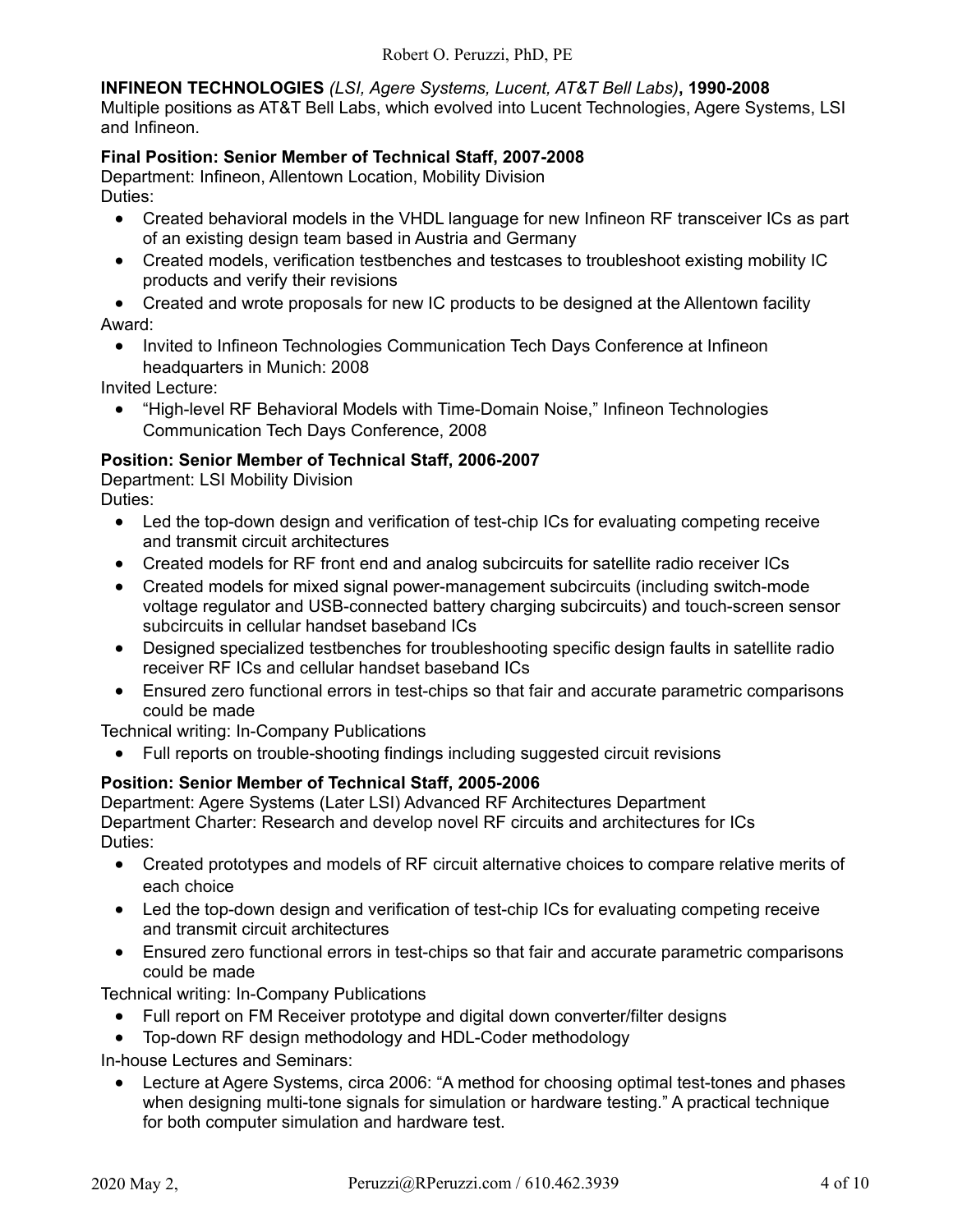• Lecture at LSI, circa 2007: "Extending the use of Lyrtech prototyping system." Demonstrated a systematic low-cost approach for early investigation of design feasibility.

## **Position: Member of Technical Staff, 2003-2005**

Department: Agere Systems Mass Storage Integrated Circuits Division Duties:

- Created behavioral models of Analog and Mixed Signal circuits in Verilog-AMS modeling language
- Developed and executed plans for pre-manufacture verification of ICs

• Improved the design and verification methodology of the division Technical Writing:

- Internal guide for the creation and validation of behavioral models in Verilog-AMS
- Company-wide guide for improving models of digital cells by making models aware of power supply faults

In-house Lectures and Seminars:

- Lecture at Agere Systems, circa 2004: "Guidelines for choosing the right level of detail in Verilog- AMS behavioral models." Taught practical circuit analysis and behavioral modeling techniques.
- Lecture at Agere Systems, circa 2004: "Motivation for adding power-supply awareness to the standard libraries of digital gates." Taught practical circuit analysis and behavioral modeling techniques.

Awards:

- Multiple instances of monetary and honorary departmental awards for performance excellence
- Company award for patent submission: "Amplifier having half-wave tracking power rails," based upon PhD research. Co-filed with one of my thesis advisors. Patent #7498876 granted March 3, 2009

Promotion:

• To Senior Member of Technical Staff

## **Position: Member of Technical Staff, 2000-2003**

Department: Lucent Technologies (later Agere Systems) Mobile Communications Integrated Circuits Division

Duties:

- Designed Analog and Mixed Signal (Analog/Digital) Circuits for mobile phone base-band ICs
- Created behavioral models of Analog and Mixed Signal circuits in Verilog-AMS modeling language
- Laboratory testing, validation and troubleshooting of ICs
- Improved the design and verification methodology of the division

Circuit Designs:

- Band-gap reference voltage and bias current generator
- Voice-band up-link path including
	- o Microphone pre-amplifier
	- o Variable gain amplifier
	- o Anti-aliasing filter
	- o Delta-sigma A/D converter
- Voice-band down-link path including
	- o Delta-sigma D/A converter
	- o Switched-capacitor reconstruction-filter
	- o Continuous-time smoothing filter
	- o Audio speaker driver amplifier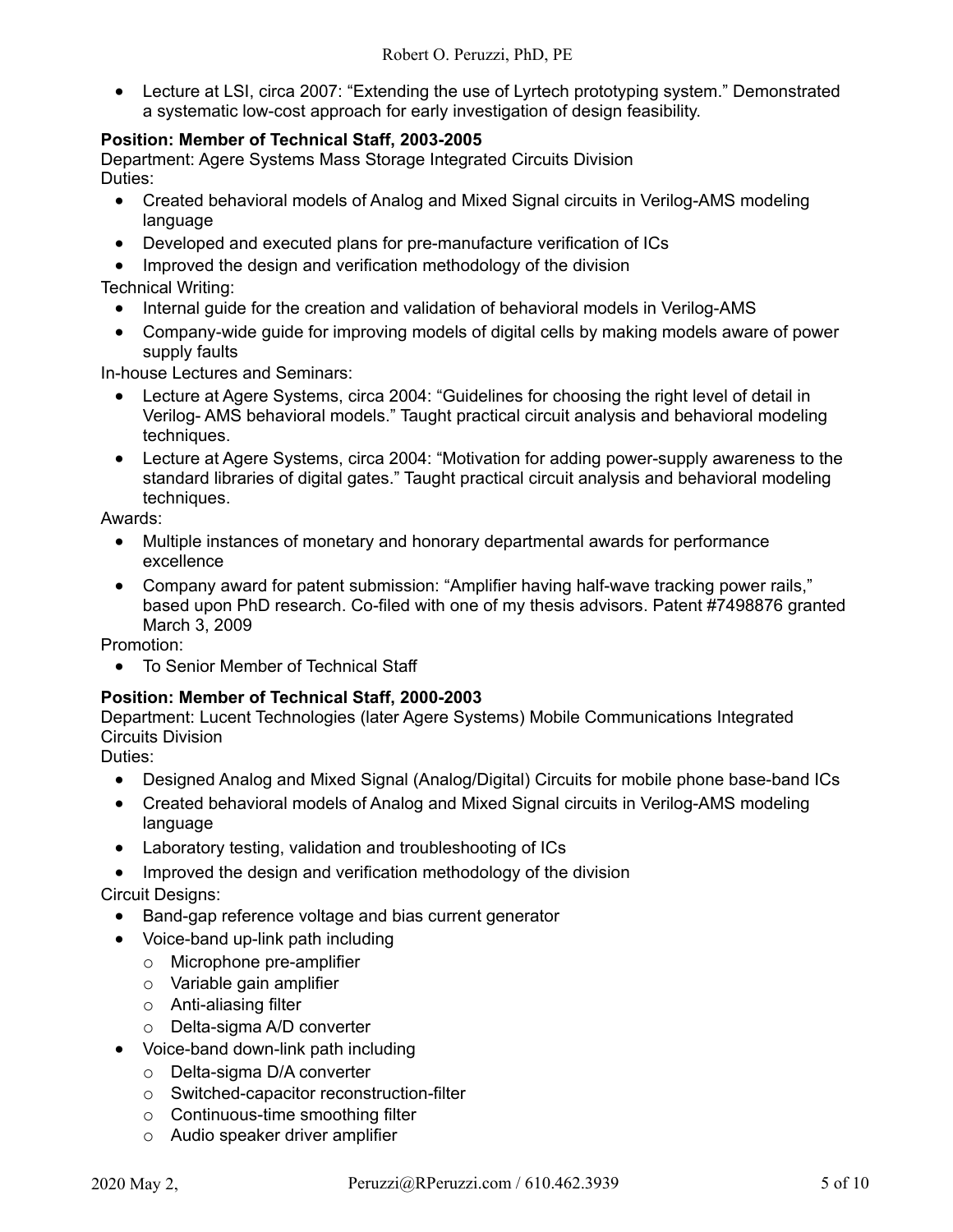Technical Writing:

- Design, User and Test Specification documents for Bandgap and Voice-band subsystems
- Application notes which show customers how to program and electrically interface to the Voice-band

In-house Lectures and Seminars:

- Lecture at Lucent Technologies, circa 2000: "Silicon band-gap voltage references in CMOS technology – theory and design techniques to ensure start-up and optimize voltage temperature coefficient." Taught theory and design technique.
- Lecture at Lucent Technologies, circa 2001: "Delta-sigma analog to digital converters, theory and optimization for small area and low power consumption." Theory and design technique.
- Lecture at Lucent Technologies, circa 2001: "A method for deriving, by analysis, the frequency response of switched-capacitor filters as a function of component values." Theory and design technique.

Awards:

- Company award for patent submission "A software/hardware solution to prevent audible pops during cell phone operating mode transitions" Patent #20090275322 granted July 9, 2009
- Selected for Lucent Technologies and then Agere Systems' tuition assistance program for PhD study

## **Position: Member of Technical Staff, 1995-2000**

Department: AT&T Bell Labs (later Lucent Technologies) Mass Storage Integrated Circuits Division Duties:

- Designed digital and analog circuits and created behavioral models (in C-language) of analog circuits used in hard-disk and data-tape drive READ-channel ICs
- Developed and executed plans for pre-manufacture verification of ICs
- Laboratory testing, validation and troubleshooting of ICs

Circuit Designs:

- Temperature sensor circuit
- Test-port gateway (for monitoring digital output of analog front end or for injecting a digital test signal which bypasses the analog front end)
- Multi-function test-access I/O ports
- Power-fault tolerant digital I/O ports

Technical Writing:

- READ-Channel Specification Document
	- o Wrote individual chapters of document
	- o Edited, compiled and maintained entire document
- User application notes
	- o For test-port gateway
	- o For power-fault tolerant digital I/O port features and limitations
- In-Company Technical Memorandum
	- o "Guide for Writing Analog Behavioral Models in the C Programming Language"

In-house Lectures and Seminars:

- Seminar at AT&T Bell Labs, circa 1995: "An overview of computer hard-disk-drive technology and introduction to AT&T READ-Channel ICs." Full-day seminar for new hires held periodically.
- Lecture at AT&T Bell Labs, circa 1995: "Writing Analog Behavioral Models in the C Programming Language." Lecture taught advanced modeling concepts targeted toward company approach to verification.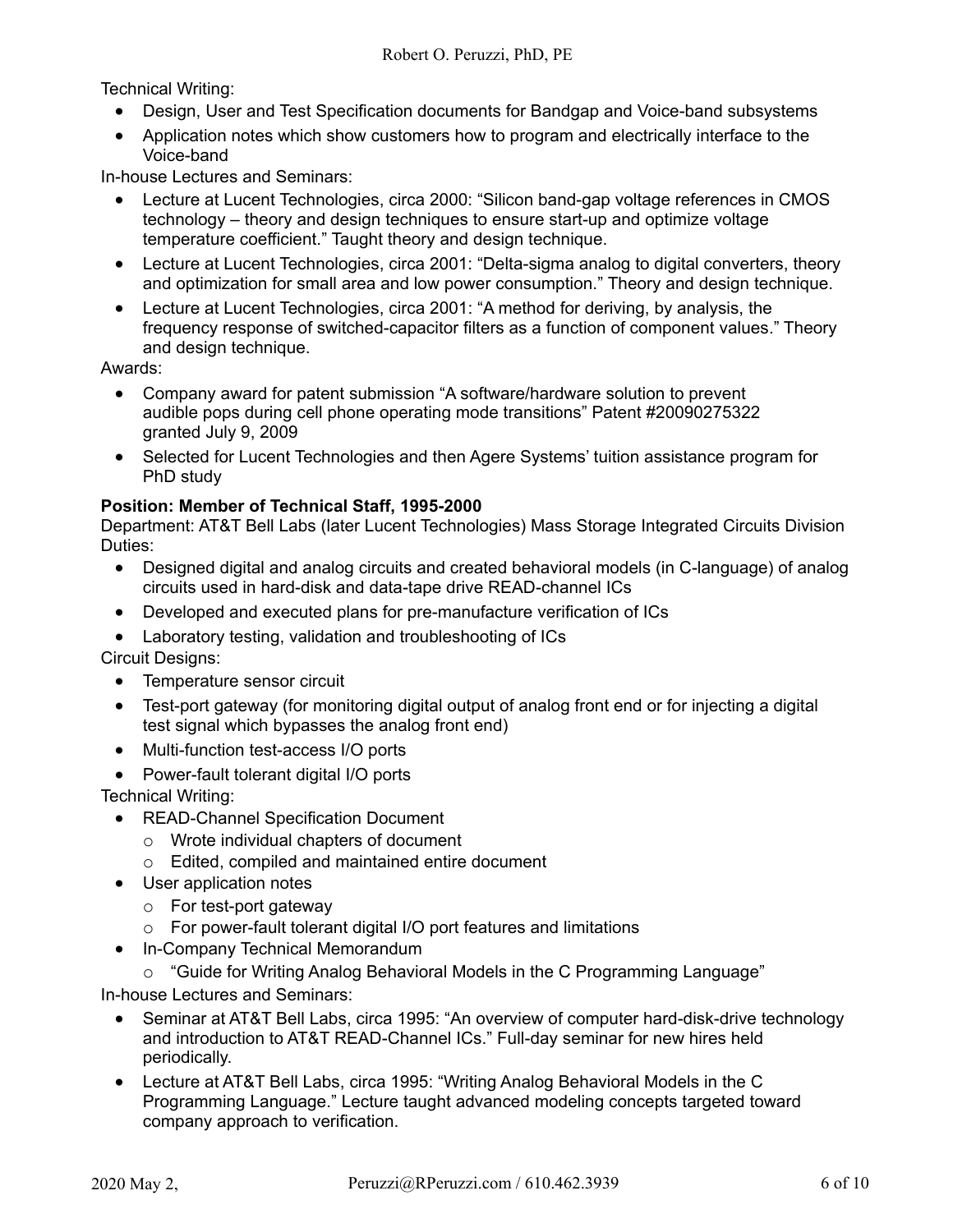• Lecture at Lucent Technologies, circa 1999: "A procedure for creating mathematical models of dynamically tunable continuous-time biquadratic filters using analog and digital controlled time-varying coefficients in differential or integral state equations." How to model a very specific circuit type.

Awards:

• Multiple instances of monetary and honorary departmental awards for performance excellence

#### **Initial Position: Member of Technical Staff Level One, 1990-1995**

Department: AT&T Bell Labs Telecommunication Integrated Circuits Division Duties:

- Developed and debugged custom hardware and software for automatic testing of telecommunication ICs
- Proved in hardware and software for wafer probing of devices and for packaged devices, and over temperature ranges -40 deg-C, ambient, and 100 deg-C

Award:

• Selected for AT&T and then Lucent Technologies' tuition assistance program for master's degree study

Promotion:

• To Member of Technical Staff (MTS)

## **LTX CORPORATION**

#### **Hardware Engineer, 1988-1990**

Duties:

- Interfaced with customers. Evaluated customer requirements and translated into hardware design specifications and software algorithms
- Designed, inspected and proved-in custom hardware to interface between company's tester product and customer's devices to be mass-production tested
- Wrote and debugged software modules to be executed with the company's tester
- Wrote documentation describing the custom hardware and software for customer's use in future maintenance and troubleshooting
- Delivered the tester application (custom hardware, software and documentation) to the customer's premises. Installed, would troubleshoot (if necessary) and proved-in the application to the customer's satisfaction

## **Co-op Student Employee, 1986-1988**

Duties:

- Assembled electrical products by placing and soldering components and wires and attaching hardware
- Constructed custom electrical products by attaching components to prototyping boards, hand-routing connecting wires and attaching hardware
- Visually inspected assembled electrical products
- Tested, troubleshot and repaired electrical products
- Designed or modified and supervised the assembly of custom electrical products
- Wrote and modified software programs

#### **UNITED STATES AIR FORCE, 1977-1984 Honorably discharged as E-5 (Staff Sergeant)**

## **BOB PERUZZI ORCHESTRAS, 1974-1977 Professional Musician**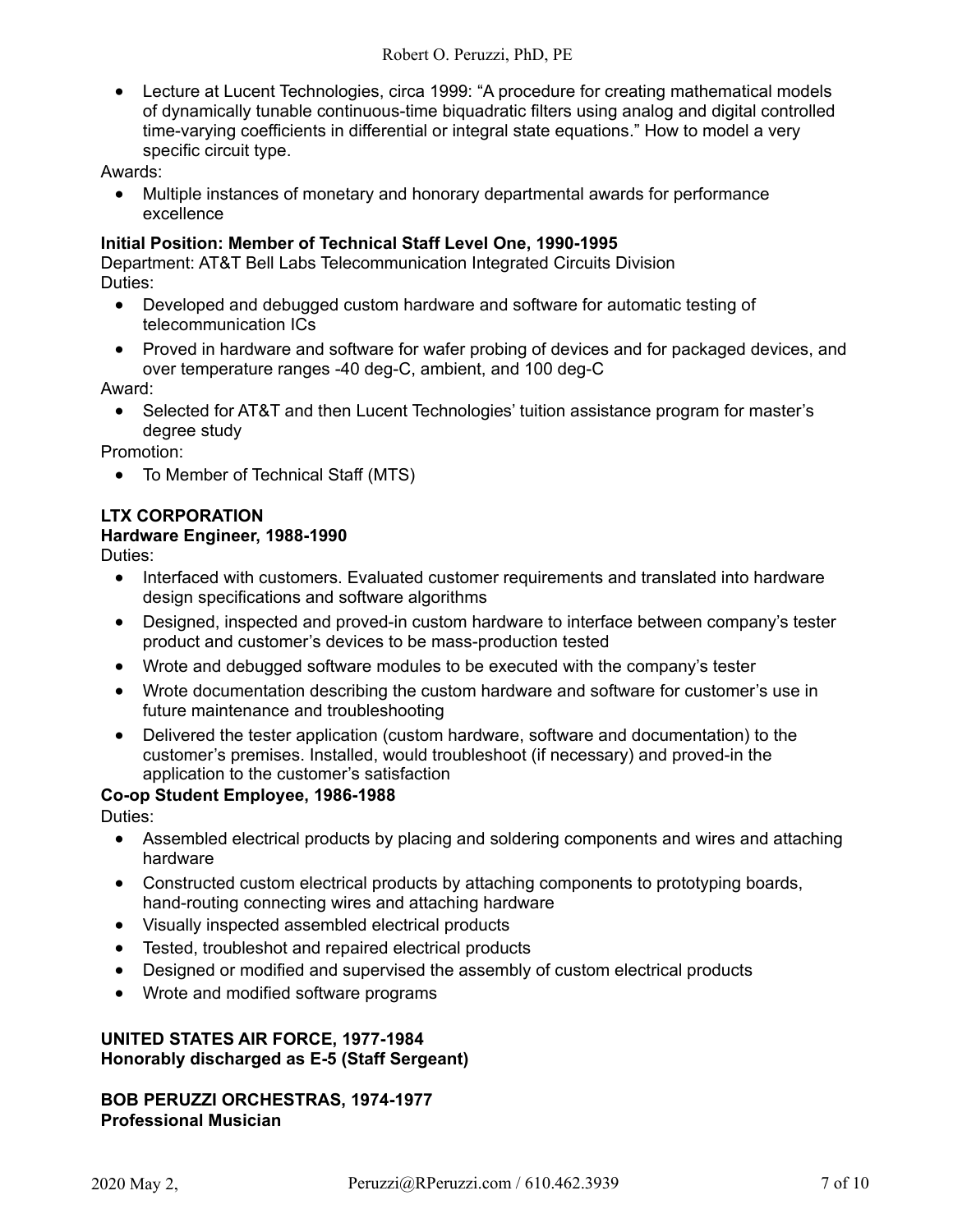## **EDUCATION**

**PhD, Electrical Engineering,** Lehigh University, Bethlehem, PA, 2005 Dissertation: "A Novel Amplifier System Combining Class D D/A Conversion and Low-Power Class AB Operation"

**MS, Electrical Engineering,** Lehigh University, Bethlehem, PA, 1996 Thesis: "A Continuous-Time Analog Adaptive Bi-quadratic Filter – Design, Construction and Characterization"

**BS, Electrical Engineering**, Northeastern University, Boston, MA, 1988

Summa cum Laude: GPA: 3.94/4.0

Awards and Honors:

- Phi Kappa Phi award for outstanding Engineering freshman, 1985
- Elected to Tau Beta Pi Electrical Engineering Honor Fraternity in junior year, 1987
- Academic distinction award from the Boston chapter of the IEEE Power Engineering Society in 1986

**Bachelor of Music in Music Education**, Boston Conservatory of Music, Boston, MA, 1974

• Dean's List, 1974

# **CURRENT PROFESSIONAL LICENSE AND AFFILIATIONS**

- Professional Engineer (PE) Pennsylvania License Number PE078294
- National Academy of Forensic Engineers (NAFE), Associate Member
	- o Journal of the National Academy of Forensic Engineers: Associate Editor
	- o NAFE Public Relations Committee: Co-chair
	- o NAFE Liaison to Pennsylvania Society of Professional Engineers
- Philadelphia Consultants Network (CONET), Former Chair
- National, Pennsylvania, and Lehigh Valley Societies of Professional Engineers (NSPE, PSPE, LVSPE)
- IEEE Senior Member. Society Memberships:
	- o Solid State Circuits Society (SSCS): Founder and Former Chair, Lehigh Valley SSCS Chapter. Recipient of 2017 Outstanding Volunteer Award.
	- o Alliance of IEEE Consultants Networks Coordinating Committee (AICNCC)
	- o Product Safety Engineering Society (PSES)
	- o Circuits and Systems Society (CSS)
	- o Behavioral Modeling and Simulation Society: Member of 2010 BMAS Conference **Committee**
- American Bar Association Section of Intellectual Property Law (ABA-IPL), associate member
- American Bar Association Section of Science and Technology Law, associate member

# **PATENTS**

- Patent Number 7498876: Amplifier having half-wave tracking power rails. March 3, 2009
- Patent Number 20090275322: Prevention of audio pop in a digital audio device. July 9, 2009

## **PUBLICATIONS**

• "Forensic Engineering Analysis of Test Equipment Manufacturing Capability in a Business Purchase Dispute." Journal of the National Academy of Forensic Engineers, Vo. 35 No. 1, June 2018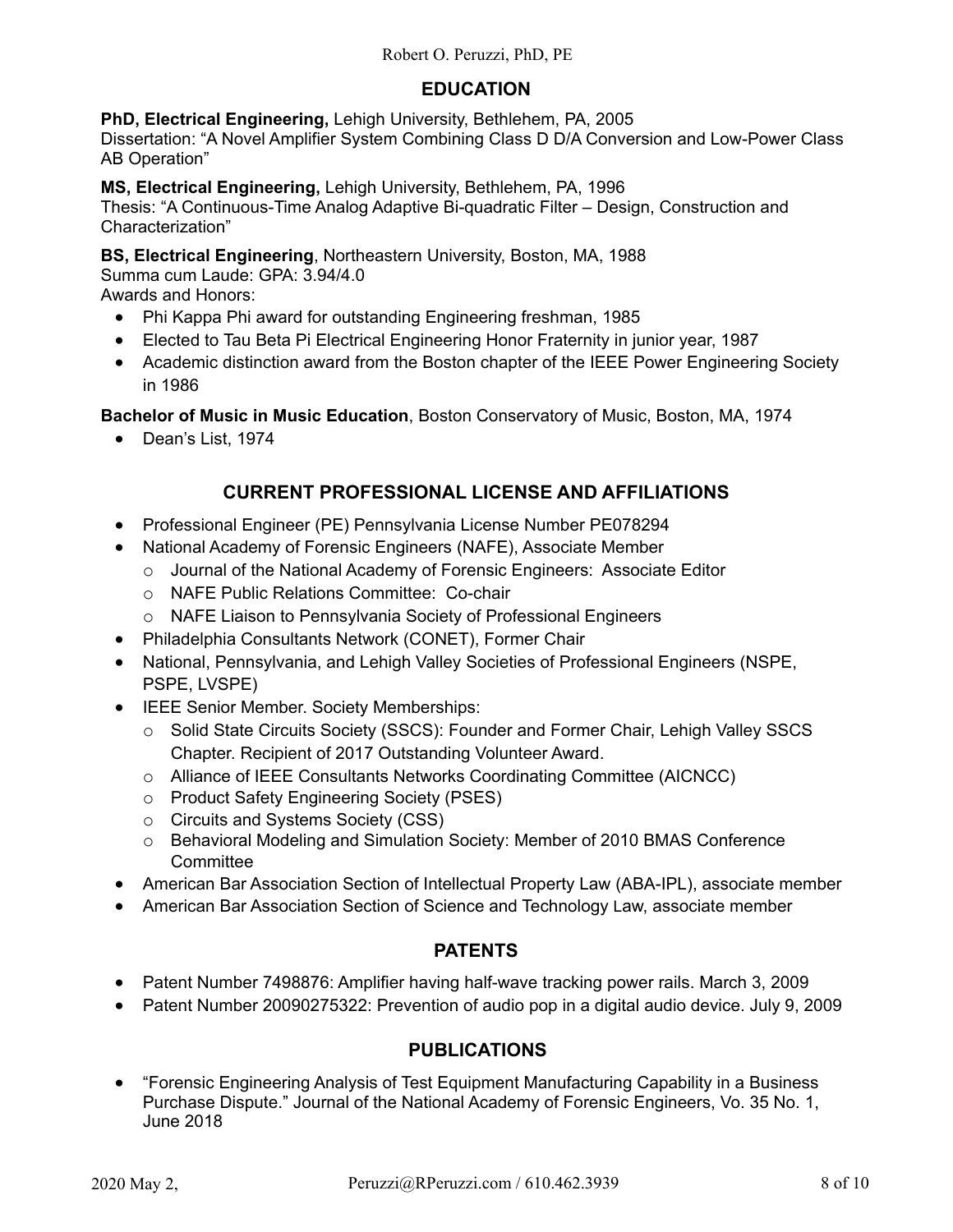- "Forensic Engineering Analysis of Quadcopter Drone Personal Injury." Journal of the National Academy of Forensic Engineers, Vo. 34, No. 2, December 2017
- "Professional & Forensic Engineering and Expert Witness Career Progression." IEEE AICN Newsletter, 2nd Quarter, 2017
- "Professional Engineer: Rigorous Threshold but Often a Rewarding Career Will Result." Lehigh Valley Business Journal, February 20, 2017
- "A Systematic Approach to Creating Behavioral Models." White paper to accompany lecture of the same name, CDNLive, March 10, 2015. [http://tinyurl.com/Xtreme-EDA-Customer-](http://tinyurl.com/Xtreme-EDA-Customer-Resources)**[Resources](http://tinyurl.com/Xtreme-EDA-Customer-Resources)**
- "Efficient Verification and Virtual Prototyping of Analog and Mixed-Signal IP and SOCs Using Behavioral Models." [http://www.design-reuse.com/articles/23018/verification-virtual](http://www.design-reuse.com/articles/23018/verification-virtual-prototyping-ams-behavioral-model.html)[prototyping-ams-behavioral-model.html](http://www.design-reuse.com/articles/23018/verification-virtual-prototyping-ams-behavioral-model.html)
- "High-level RF Behavioral Models with Transient Noise." Infineon Technologies Communication Tech Days Conference, 2008
- "Verification of Digitally calibrated analog systems with Verilog-AMS Behavioral Models." IEEE Behavioral Modeling and Simulation (BMAS) Conference, 2006
- "A Novel Amplifier System Combining Class D D/A Conversion and Low-Power Class AB Operation." Audio Engineering Society Conference, 2004
- "A 200 Mb/s CMOS EPRML channel with integrated servo demodulator for magnetic hard disks." Proc. Int. Solid-State Circuits Conf., San Francisco, CA, February 1997. Co-author
- "A Median Peak Detecting Analog Signal Processor for Hard Disk Drive Servo," IEEE Journal of Solid- State Circuits, Vol. 30, No. 4, April 1995. Co-author
- "A high-speed, low-power PRML read channel device." IEEE Transactions on Magnetics, Vol. 31, No. 2, pp. 1186-1195, March 1995. Co-author

# **LECTURES**

- Invited Lecture "Professional & Forensic Engineering and Expert Witness Career Progression." IEEE, Region 6, Foothill Section, CA, January 2020
- "Forensic Engineering Analysis of a Swimming Pool Electric Shock Injury." National Academy of Forensic Engineers (NAFE) Conference, San Diego, CA, January 2020
- "Forensic Engineering Analysis of Video Screens for a Business Dispute over Requirements and Specifications." National Academy of Forensic Engineers (NAFE) Conference, Buffalo, NY, July 2018
- "Forensic Engineering Analysis of the Alleged Failure of an Emergency Vehicle Traffic Light Preemption System." National Academy of Forensic Engineers (NAFE) Conference, Phoenix, AZ, January 2018
- "Forensic Engineering Analysis of Test Equipment Manufacturing Capability in a Business Purchase Dispute." National Academy of Forensic Engineers (NAFE) Conference, Atlanta, GA, July 2017
- "Forensic Engineering Analysis of Quadcopter Drone Personal Injury." National Academy of Forensic Engineers (NAFE) Conference, New Orleans, LA, January 2017
- "Introduction to Intellectual Property and Patents." Guest lecturer for Lehigh University Senior Project Class, Bethlehem, PA, September 2016
- "Mixed-Signal UVM Demonstration using Real-Number Models and System Verilog." CDNLive Conference, Boston, MA, September 2015
- "A Systematic Approach to Creating Behavioral Models." CDNLive Conference, Silicon Valley, CA March 2015
- Invited Lecture "Consulting as a Solid-State Circuits Electrical Engineer Panel Discussion." IEEE Lehigh Valley Section Solid State Circuits Society Technical Meeting,